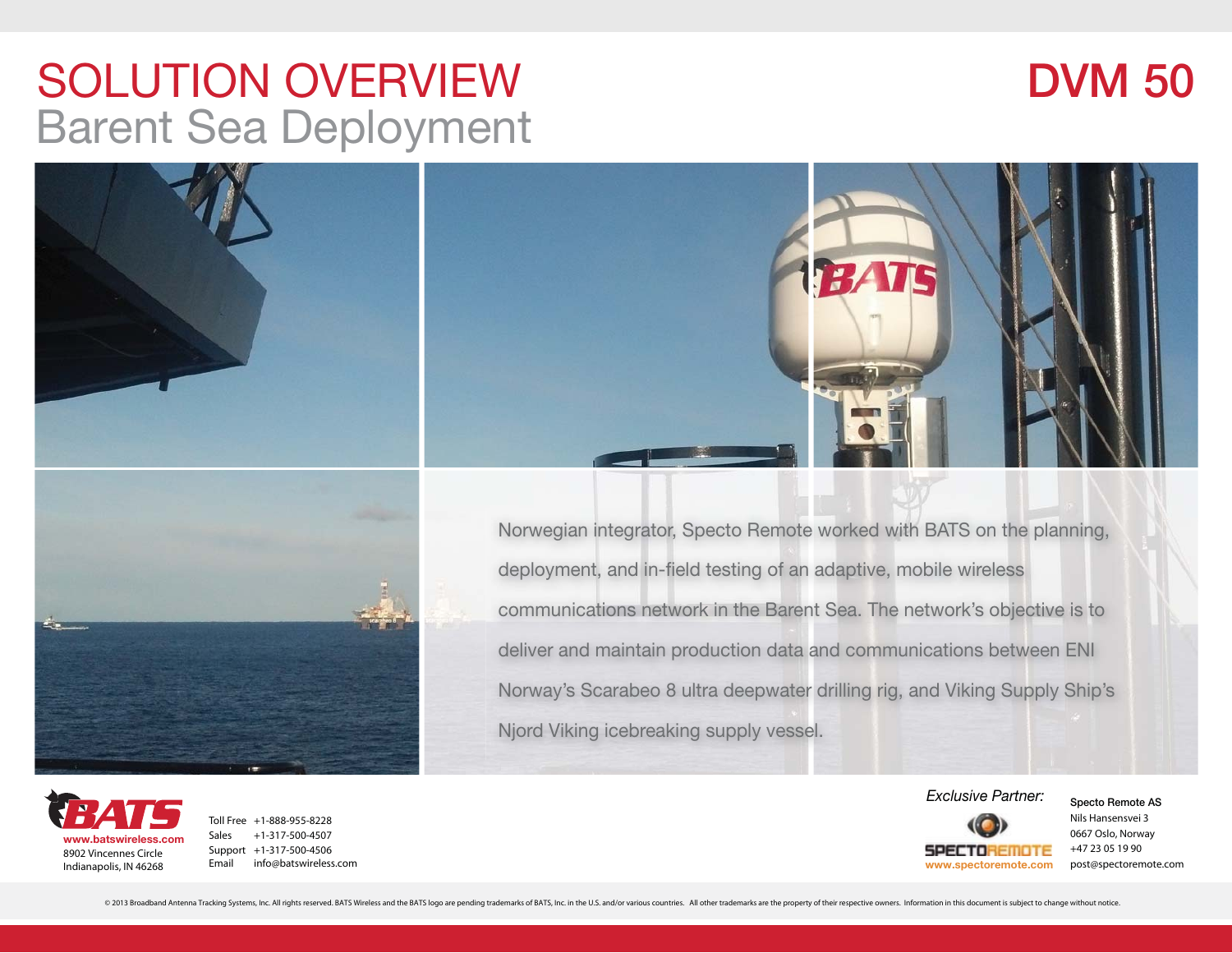# SOLUTION OVERVIEW

### **DVM 50**



The Njord Viking BATS installation was performed from March 13-15, 2013. Equipment utilized consisted of two BATS DVM 50CE tracking systems paired with subscriber radios, that were mounted in strategic areas, on both sides (port/starboard) of the ship to help mitigate signal blockage due to vessel equipment. Connectivity was made from the DVM 50CE systems on the Njord Viking to Mikrotik sectorized access points onboard Scarabeo 8.